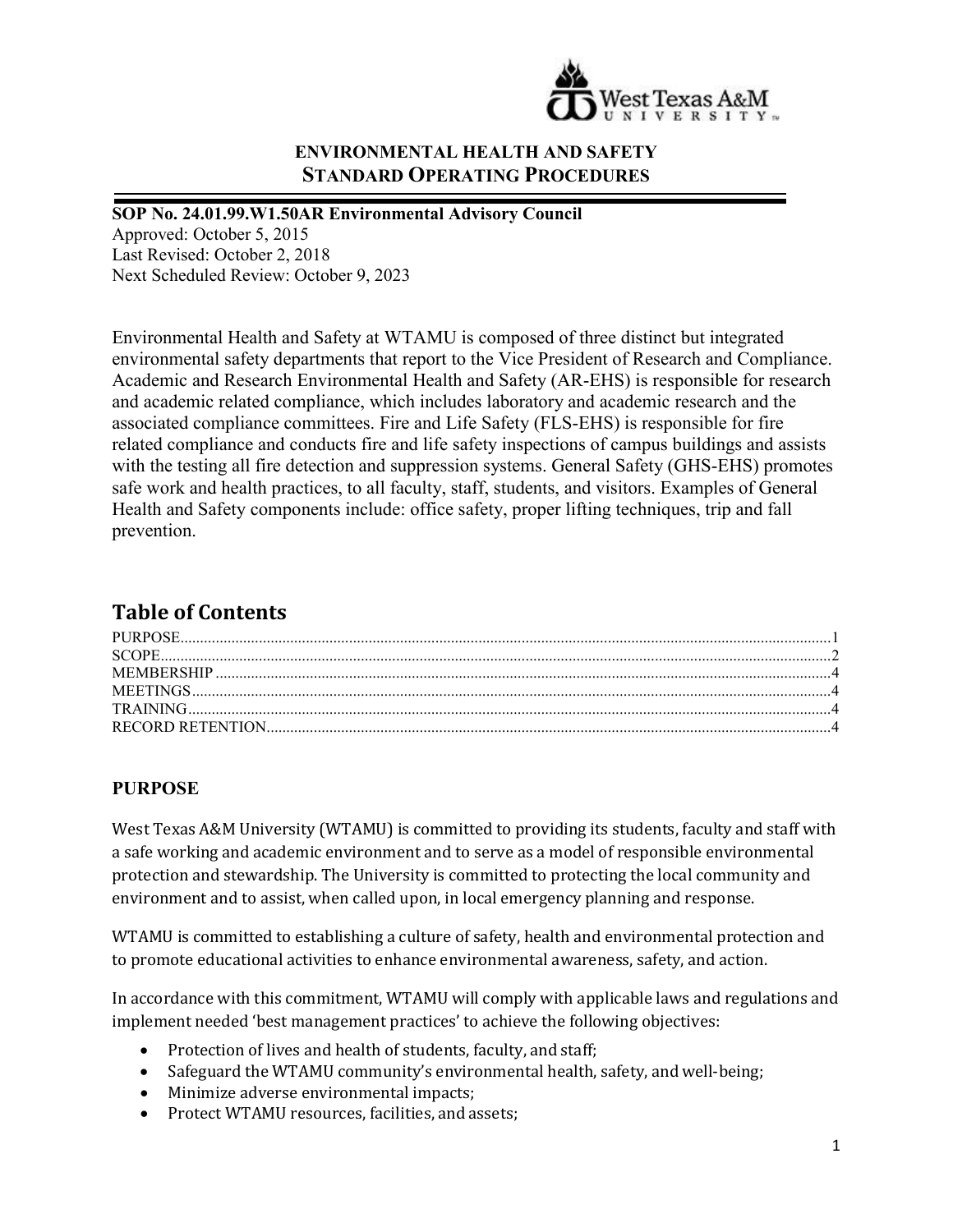- Encourage the purchase of renewable, reusable, recyclable and recycled materials;
- Reduce risks associated with the use and storage of hazardous substances;
- Promote strategies to minimize the generation of wastes and encourage reuse and recycling;
- Support environmentally responsible teaching, research and outreach;
- Inspire environmental research and assessment;
- Encourage individuals to be aware of environmental sustainability issues;
- Provide open communication about the environment and sustainability; and,<br>• Conserve, protect, and maintain natural and built resources.
- <span id="page-1-0"></span>• Conserve, protect, and maintain natural and built resources.

#### **SCOPE**

1.1. The Environmental Advisory Council (EAC) ensures that WTAMU operations and persons cultivate environmental performance and model good practices wherever University facilities and activities interface with the natural and built environments. The scope of these practices shall encompass, but are not limited to: providing clean and safe settings for learning and inquiry; factoring the environment into our planning, acquisitions, designs, construction, operations, maintenance and activities; creating learning opportunities for our campus communities; conserving renewable and natural resources; preventing pollution, and fostering compliance with applicable environmental laws.

The Environmental Advisory Council (EAC) is a standing committee that is advisory to the WTAMU President.

- 1.2. The scope of the EAC includes:
	- 1.2.1. Being responsible for modeling and encouraging institutionalstewardship and promoting a safe campus environment.
	- 1.2.2. Promoting educational activities and initiatives to enhance environmental awareness, safety, and action.
	- 1.2.3. Developing environmental rules and procedures for approval of the President and overseeing the implementation and effectiveness ofthe university's Environmental Management System (EMS).
	- 1.2.4. Serving as a campus wide planning and advisory forum to identify,assess and rank environmental concerns and proffer solutions.
	- 1.2.5. Assessing the effectiveness of actions and programs designed to resolveor manage environmental concerns.
	- 1.2.6. Communicating environmental health and safety concerns, needs, and achievements to the CEO/President and, as directed by the CEO/President, to the campus community.
- 1.3. The Texas A&M University System realizes environmental policy 24.01 [\(http://policies.tamus.edu/24-01.pdf\)](http://policies.tamus.edu/24-01.pdf) by means of an environmental management system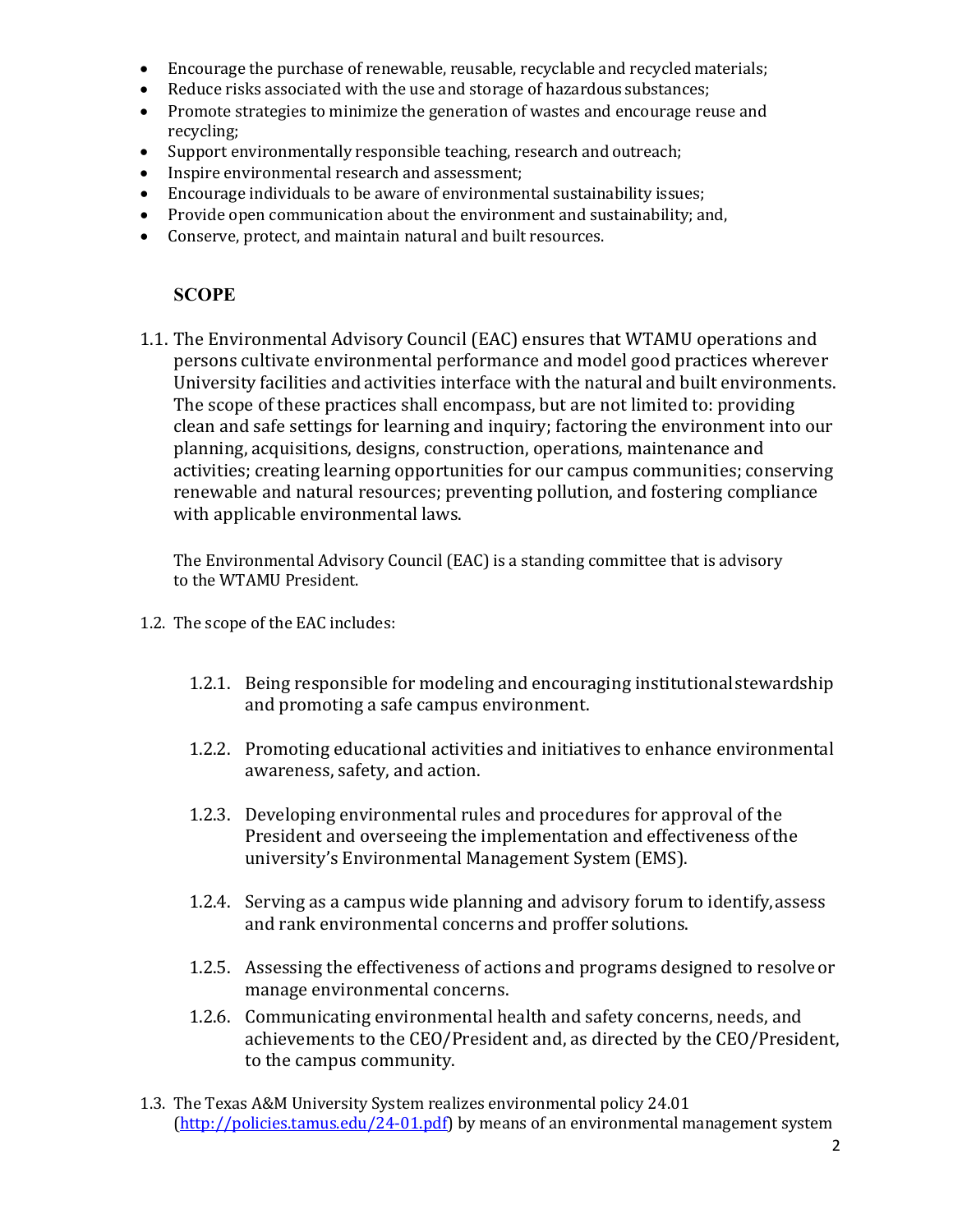(EMS) that identifies significant environmental interfaces and manages these on a priority basis with appropriate resources. EMS responsibilities are defined throughout the TAMUS Environmental Management System Manual. WTAMU will use the TAMUS EMS, which is based on the performance cycle as outlined in 1.4.1.

- 1.4.1 The EMS performance cycle shall consist of four core functions that providethe framework for managing existing activities and any new activity that could potentially affect the environment.
	- 1.4.1.1 Plan The planning process shall define objectives and performance requirements, establish controls, and select and develop personnel. It shall include defining the scope of the activity and identifying and analyzing the EMS Performance Cycle associated environmental interfaces, potential impacts and regulatory requirements.
	- 1.4.1.2 Act The action process shall consist of performing the planned activity within established controls. It shall provide resources, training, and communication to fulfill the plan, and it shall include implementing operational controls to prevent or mitigate environmental impacts and to comply with applicable regulations and procedures.
	- 1.4.1.3 Verify The verification process shall measure and assess results and progress and take corrective actions. It shall include monitoring or measurement of environmental performance, assessment of the adequacy of controls and opportunities for improvement and performance of corrective actions as needed.
	- 1.4.1.4 Adjust The adjustment process shall review and adjust the systems as necessary to achieve intended results without unacceptable environmental impacts. It shall include management reviews of activities and outcomes and communication of review findings and recommendations to activity planners who then continue the EMS performance cycle.
- 1.4. The EAC Core Team will annually complete and submit the EMS electronic report to TAMUS Risk Management via the EMS software program (or as required by TAMUS Risk Management).
- 1.5. The EAC Core Team will submit an annual report, approved by the EAC, on the status of WTAMU's EMS and environmental activities to the WTAMU Vice President of Research and Compliance and the WTAMU CEO/President.
- 1.6. The CEO/President shall submit an annual report to System Risk Management on the status of the member's EMS and environmental activities, including measured progress toward achieving environmental objectives and targets. TAMU System Risk Management shall assess member reports and include a summary report in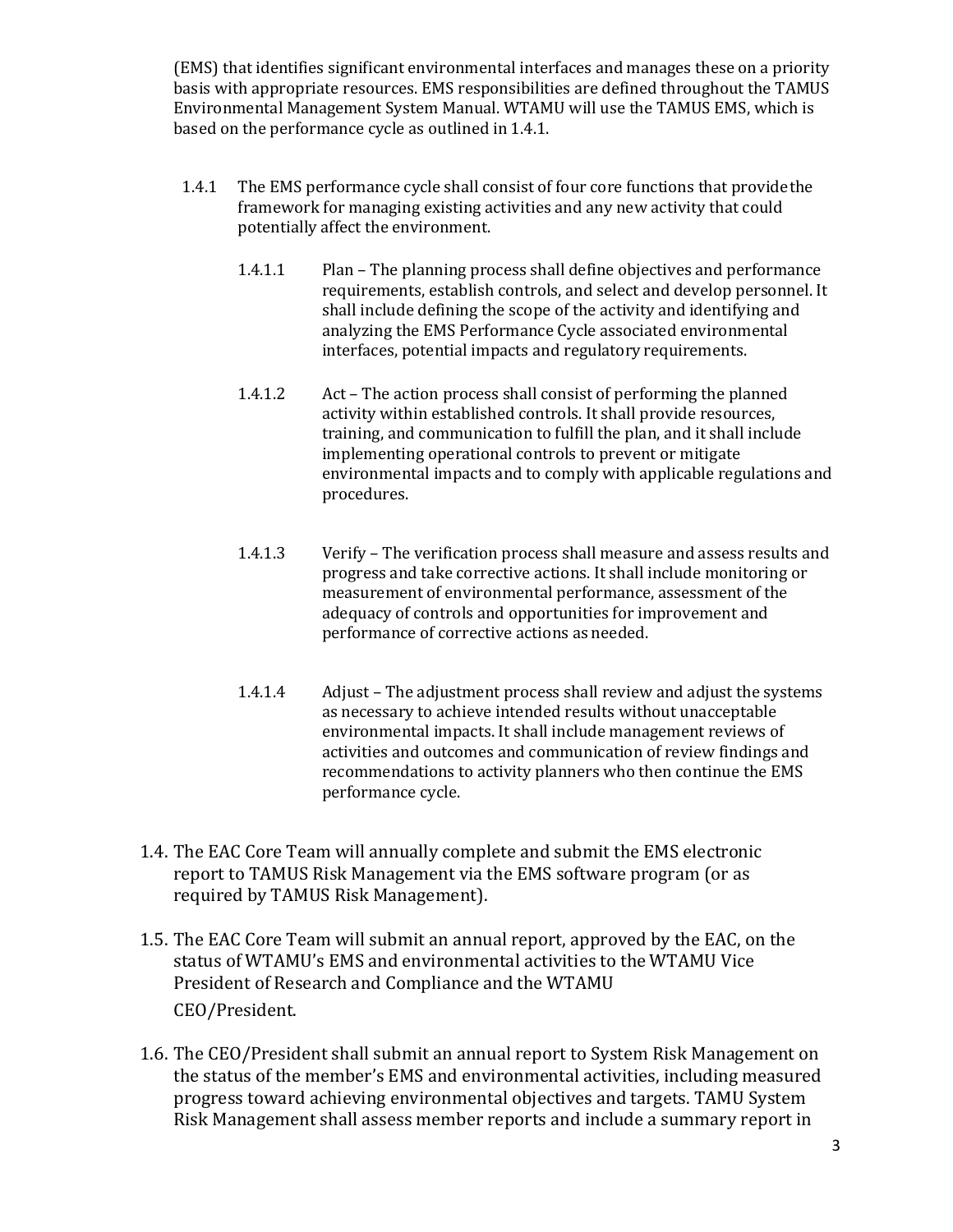the annual risk management report.

### <span id="page-3-0"></span>**MEMBERSHIP**

- 2.1 The EAC membership can be found on the WTAMU Committees website: https://wtaccess.wtamu.edu/committees/
- 2.2 The Environmental Advisory Council Core Team is responsible for the development, implementation, and maintenance of the WTAMU EMS, in collaboration with the EAC. The EAC Core Team includes the following: Director of Academic and Research Environmental Health and Safety, and Director of Fire and Life Safety.
- 2.3 The chairperson(s) of the EAC may appoint subcommittees from the councilmembership.

#### <span id="page-3-1"></span>**MEETINGS**

- 3.1 The Environmental Advisory Council shall meet annually. TheEAC Core Team will meet a minimum of 2 times per year. The chair will coordinate meeting dates and times with the membership in order to determine the best time availability.
- 3.2 All EAC meetings shall be open to the campus community. Attendance of 50% of the actively appointed council constitutes a quorum.

## <span id="page-3-2"></span>**TRAINING**

West Texas A&M University Environmental Health and Safety will follow the Texas A & M University System Polic[y 33.05.02 Required Employee Training.](http://policies.tamus.edu/33-05-02.pdf) Staff and faculty whose required training is delinquent more than 90 days will have their access to the Internet terminated until all trainings are completed. Only Blackboard and Single Sign-on will be accessible. Internet access will be restored once training has been completed. Student workers whose required training is delinquent more than 90 days will need to be terminated by their manager through Student Employment.

#### <span id="page-3-3"></span>**RECORD RETENTION**

No official state records may be destroyed without permission from the Texas State Library as outlined i[n Texas Government Code, Section 441.187](http://www.statutes.legis.state.tx.us/?link=GV) and [13 Texas Administrative Code, Title 13,](http://info.sos.state.tx.us/pls/pub/readtac%24ext.TacPage?sl=R&app=9&p_dir&p_rloc&p_tloc&p_ploc&pg=1&p_tac&ti=13&pt=1&ch=6&rl=7U) [Part 1, Chapter 6, Subchapter A, Rule 6.7. T](http://info.sos.state.tx.us/pls/pub/readtac%24ext.TacPage?sl=R&app=9&p_dir&p_rloc&p_tloc&p_ploc&pg=1&p_tac&ti=13&pt=1&ch=6&rl=7U)he Texas State Library certifies Agency retention schedules as a means of granting permission to destroy official state records. West Texas A & M University Records Retention Schedule is certified by the Texas State Library and Archives Commission. West Texas A & M University Environmental Health and Safety will follow [Texas A & M University Records Retention Schedule](http://www.wtamu.edu/webres/File/Risk%20Management/System-Records-Retention-Schedule-Dec2012.pdf) as stated in the Standard Operating Procedure [61.99.01.W0.01 Records Management.](http://www.wtamu.edu/webres/File/Risk%20Management/61.99.01.W0.01_PROCEDURE_Records%20Management_FINAL%20SIGNED.pdf) All official state records (paper, microform, electronic, or any other media) must be retained for the minimum period designated.